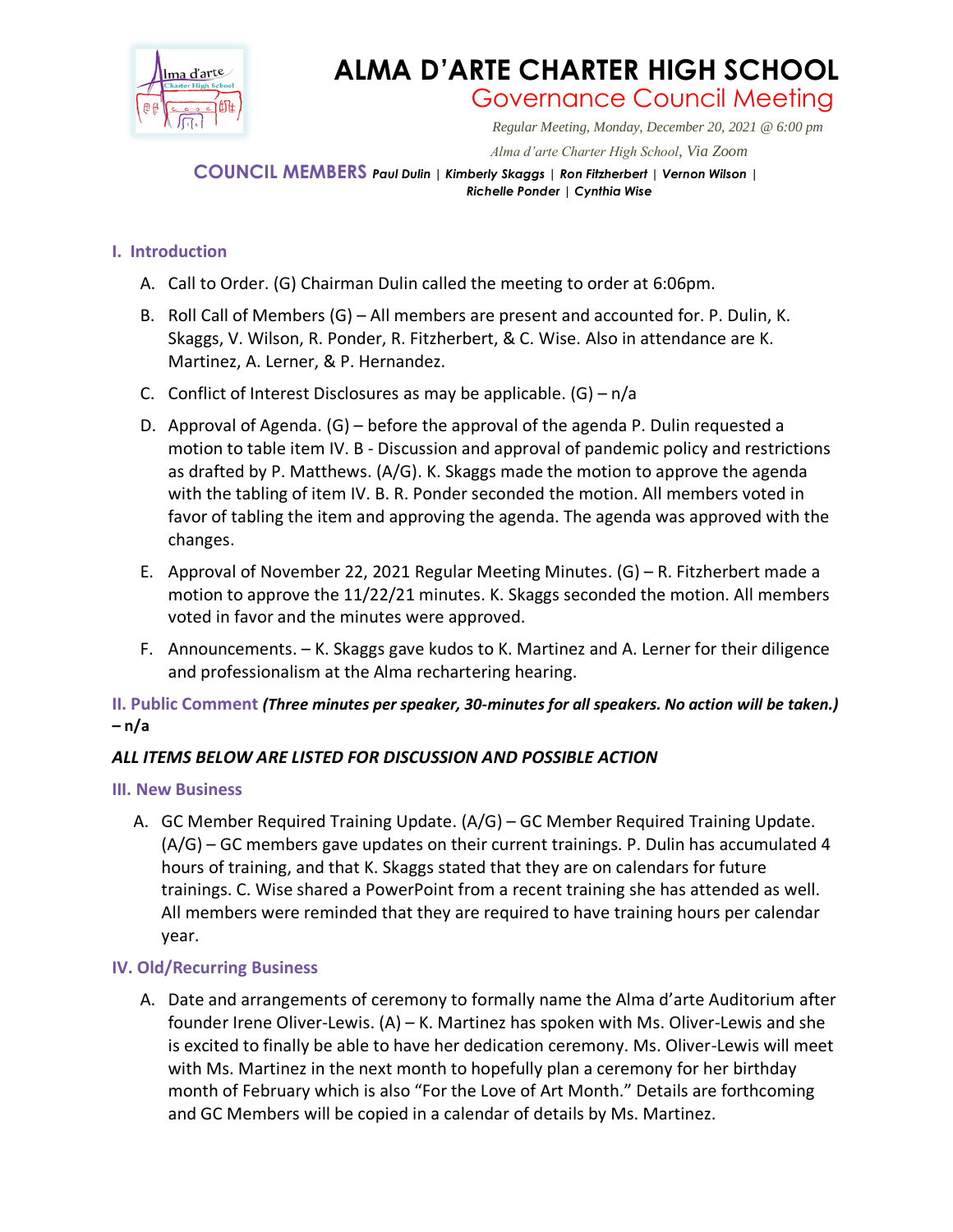- B. Discussion and approval of pandemic policy and restrictions as drafted by P. Matthews. (A/G) – tabled in earlier motions until a future meeting.
- C. Monthly Financial Report
	- 1. Financial Statements as of November 30, 2021. (F) A. Lerner presented the financial statements for November.
	- 2. BAR's Approval (if required). (G) A. Lerner presented the following BARs for approval: R. Fitzherbert made a motion to approve the following BARs: 13-D, 14- I, 15-D, 16-D, 17-IB. V. Wilson seconded the motion. Members voted as follows: R. Ponder – yes, K. Skaggs – yes, C. Wise – yes, V. Wilson – yes, R. Fitzherbert – yes, P. Dulin – yes. The voting was unanimous and the BARs were approved.

BAR # Fund Description Reason/Type Amount

A. 511-000-2122-0013-D 11000 - Operational Decrease \$ (5,970)

B. 511-000-2122-0014-I 21000 - Food Service Increase \$ 9,056

C. 511-000-2122-0015-D 23000 - Non-Instructional Support Decrease \$ (958)

D. 511-000-2122-0016-D 26204 - Spaceport GRTGrant – Dona Ana County Decrease \$ (476)

E. 511-000-2122-0017-IB 24330 - ARP ESSER III CDFA 84.425U Initial Budget \$ 265,630

- 3. Payroll and Accounts Payable Acceptance and Approval. (G) K. Skaggs made a motion to approve the payroll & accounts payable for November 2021. R. Ponder seconded the motion. Members voted as follows: R. Ponder – yes, K. Skaggs – yes, C. Wise – yes, V. Wilson – yes, R. Fitzherbert – yes, P. Dulin – yes. The voting was unanimous and the payroll & accounts payable for November were accepted and approved.
- D. Monthly Administrative Report
	- 1. Monthly Principal's Update Report, including the Charter Renewal. (A) Ms. Martinez began with a report about Winter Showcase from December 9<sup>th</sup>. Alma students were able to show off their talents in music, arts, culinary & theater arts. She added that though the fall semester has ended, things are already in the works to prepare for the spring semester. We already have 5 new students registering for next semester. Recruitment efforts are underway by G. Vaquera & P. Hernandez. Preparations are being made for an additional round of short cycle testing in the spring. This will allow us to provide the GC with academic data in future meetings. Ms. Martinez spoke briefly about the charter renewal process and some of the PEC concerns that are being addressed for the renewal. Many of those concerns have been handled or are in process. In January Ms. Martinez will meet with C. Chavez of the PEC to present our action plan. This plan will be presented to the PEC in February before contract negotiations of the charter